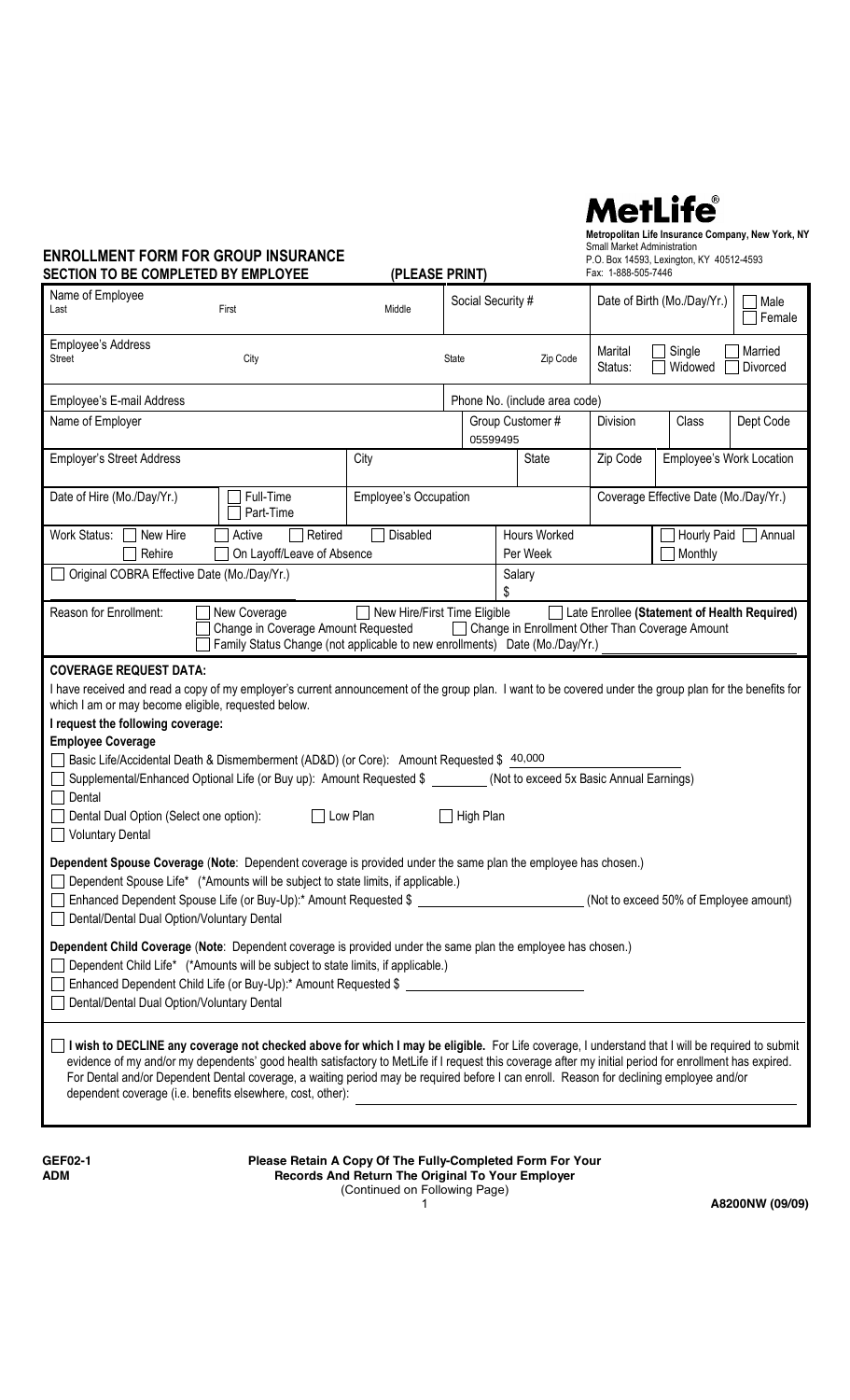| If applying for Dependent coverage (Spouse or Child), complete the following:                                                                                                                                                                                             |               |                       |                                       |                                    |  |  |  |  |
|---------------------------------------------------------------------------------------------------------------------------------------------------------------------------------------------------------------------------------------------------------------------------|---------------|-----------------------|---------------------------------------|------------------------------------|--|--|--|--|
| Number of dependents (including spouse) _____                                                                                                                                                                                                                             |               |                       |                                       |                                    |  |  |  |  |
| Name of Spouse (Last, First, MI)<br>Date of Birth                                                                                                                                                                                                                         |               |                       | Sex                                   |                                    |  |  |  |  |
|                                                                                                                                                                                                                                                                           |               |                       | $\Box$ M $\Box$ F                     |                                    |  |  |  |  |
| Name(s) of Child(ren) (Last, First, MI)                                                                                                                                                                                                                                   | Date of Birth |                       | Sex                                   | Is child a full-time student?      |  |  |  |  |
|                                                                                                                                                                                                                                                                           |               |                       | $\Box$ M $\Box$ F                     | □ Yes                              |  |  |  |  |
|                                                                                                                                                                                                                                                                           |               |                       | $\Box$ M $\Box$ F                     | Yes <sup></sup>                    |  |  |  |  |
|                                                                                                                                                                                                                                                                           |               |                       | M     F                               | l Yes                              |  |  |  |  |
|                                                                                                                                                                                                                                                                           |               |                       | $\Box$ M $\Box$ F                     | $\Box$ Yes                         |  |  |  |  |
| For employees electing Supplemental/Enhanced Optional Life (or Buy-Up) and Enhanced Dependent Life (or Buy-Up) Insurance, please<br>answer the following question:                                                                                                        |               |                       |                                       |                                    |  |  |  |  |
| Have you been Hospitalized (as defined below) during the 90 days<br>preceding the date of this enrollment form?                                                                                                                                                           |               | Employee<br>Yes II No | <b>Spouse</b><br>$\Box$ Yes $\Box$ No | Child(ren)<br>$\Box$ Yes $\Box$ No |  |  |  |  |
| If the answer to the Hospitalization question is "Yes," a Statement of Health form is required for each person answering "Yes."                                                                                                                                           |               |                       |                                       |                                    |  |  |  |  |
| Hospitalized means admission for inpatient care in a hospital; receipt of care in a hospice facility; intermediate care facility, or long term care facility, or<br>receipt of the following treatments wherever performed: chemotherapy, radiation therapy, or dialysis. |               |                       |                                       |                                    |  |  |  |  |
| $\sim$ - - $\sim$ -                                                                                                                                                                                                                                                       |               |                       |                                       |                                    |  |  |  |  |

#### **GEF02-1 ADM**

## **DECLARATION SECTION**

Each person signing below **declares** that all the information given in this enrollment form, including any medical questions, is true and complete to the best of his/her knowledge and belief. Each person understands that this information will be used by MetLife to determine his or her insurability.

The employee **declares** that he or she is actively at work on the date of this enrollment form and, for purposes of any contributory life insurance, that he or she was actively at work for at least 20 hours during the 7 calendar days preceding the date of enrollment. In addition if the employee is not actively at work on the scheduled Effective Date of contributory life insurance, such insurance will not take effect until the employee returns to active work.

On the date dependent insurance for a person is scheduled to take effect, the dependent must not be confined at home under a physician's care, receiving or applying for disability benefits from any source, or Hospitalized. If the dependent does not meet this requirement on such date, the insurance will take effect on the date the dependent is no longer confined, receiving or applying for disability benefits from any source, or Hospitalized.

### **For the Accelerated Benefits Option**

Life Insurance may include an Accelerated Benefits Option under which a terminally ill insured can accelerate a portion of his or her life insurance amount. Receipt of accelerated benefits may affect eligibility for public assistance and an interest and expense charge may be deducted from the accelerated payment.

### **For Changes Requested After Initial Enrollment Period Expires**

I **understand** that if life coverage is not elected, or if the maximum coverage is not elected, evidence of insurability satisfactory to MetLife may be required to elect or increase such coverage after the initial enrollment period has expired. Coverage will not take effect, or it will be limited, until notice is received that MetLife has approved the coverage or increase. I also **understand** that if dental coverage is not elected, a waiting period may be required before I can enroll for such coverage after the initial enrollment period has expired.

### **For Payroll Deduction Authorization By the Employee**

I **authorize** my employer to deduct the required contributions from my pay for the coverage requested in this enrollment form. This authorization applies to such coverage until I rescind it in writing.

### **Fraud Warning:**

If you reside in or are applying for insurance under a policy issued in one of the following states, please read the applicable warning.

**New York [only applies to Accident and Health Benefits (AD&D/Disability/Dental)]: Any person who knowingly and with intent to defraud any insurance company or other person files an application for insurance containing any materially false information, or conceals for the purpose of misleading, information concerning any fact material thereto, commits a fraudulent insurance act, which is a crime, and shall also be subject to a civil penalty not to exceed five thousand dollars and the stated value of the claim for each such violation.**

**Florida: Any person who knowingly and with intent to injure, defraud or deceive any insurer files a statement of claim or an application containing any false, incomplete or misleading information is guilty of a felony of the third degree.**